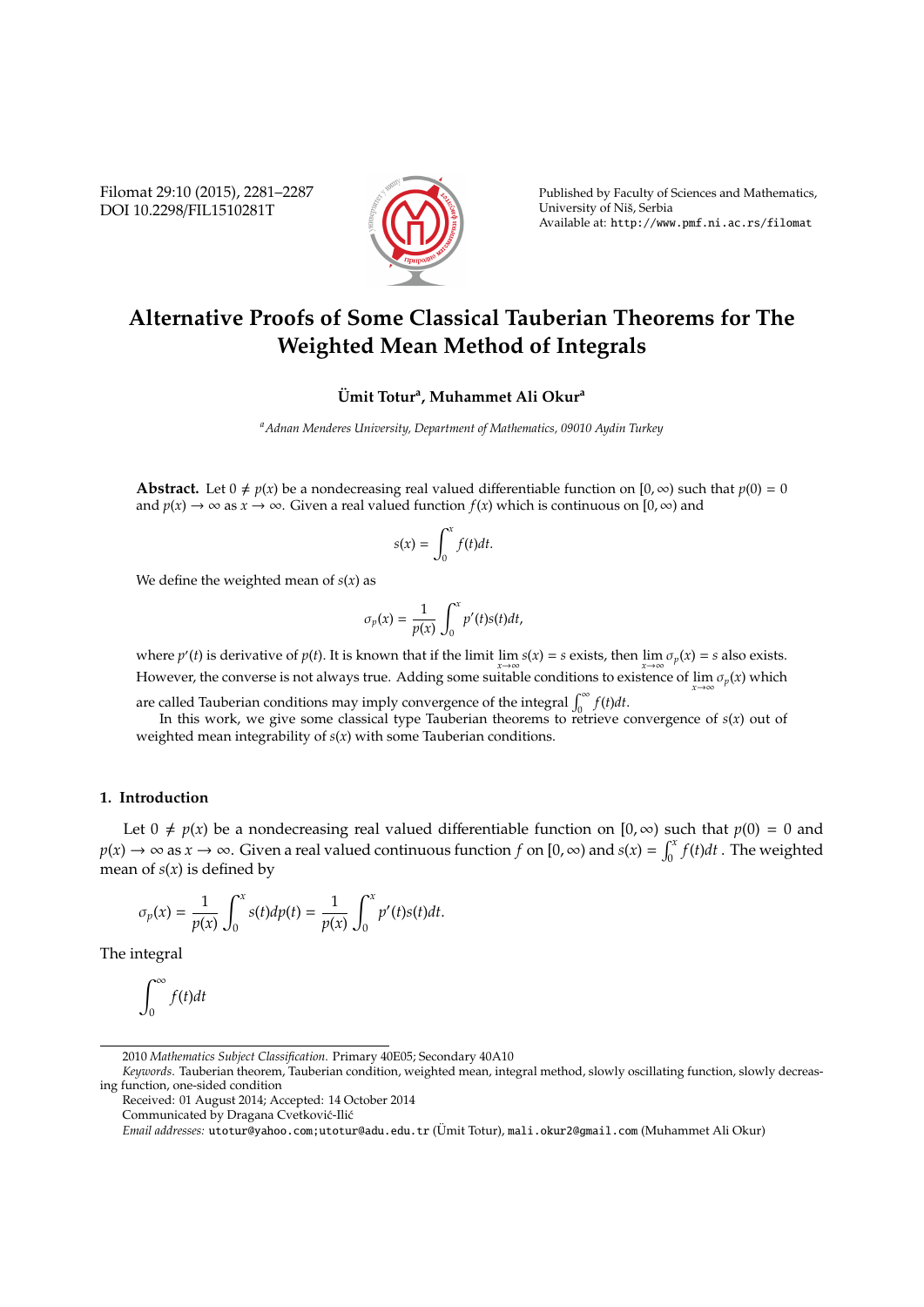is said to be integrable by weighted mean method determined by the function  $p(x)$ , in short;  $(\overline{N}, p)$  integrable to a finite number *s* if

$$
\lim_{x \to \infty} \sigma_p(x) = s. \tag{1}
$$

If  $p(x) = x$  in the definition, then the  $(\overline{N}, p)$  integrability method reduces to Cesaro integrability method. If the integral

$$
\int_0^\infty f(t)dt = s \tag{2}
$$

exists, then limit (1) also exists. However, the converse is not always true. For example,  $\lim_{x\to\infty} \int_0^x \cos t dt$ does not exist. Also, by a special case choosing  $p(x) = x^2$ , from

$$
\sigma_p(x) = \frac{1}{p(x)} \int_0^x s(t) dp(t) = \frac{1}{p(x)} \int_0^x \left( \int_0^t f(u) du \right) dp(t)
$$

$$
= \frac{1}{p(x)} \int_0^x f(u) \left( \int_u^x dp(t) \right) du
$$

$$
= \frac{1}{p(x)} \int_0^x (p(x) - p(u)) f(u) du
$$

$$
= \int_0^x (1 - \frac{p(t)}{p(x)}) f(t) dt
$$

it follows that

$$
\lim_{x \to \infty} \sigma_p(x) = \lim_{x \to \infty} \int_0^x (1 - \frac{t^2}{x^2}) \cos t dt = 0.
$$

Notice that (1) may imply (2) by adding some suitable conditions on *s*(*x*). Such a condition is called a Tauberian condition and resulting theorem is said to be a Tauberian theorem.

The weighted De la Vallée Poussin means of  $s(x)$  are defined by

$$
\tau_p^>(x)=\frac{1}{p(\lambda x)-p(x)}\int_x^{\lambda x}p'(t)s(t)dt
$$

for  $\lambda > 1$ , and

$$
\tau_p^<(x) = \frac{1}{p(x) - p(\lambda x)} \int_{\lambda x}^x p'(t)s(t)dt
$$

for  $0 < \lambda < 1$ .

The concept of slowly decreasing for a sequence of real numbers was introduced by Schmidt [9]. Similarly, we can define for a real function.

A function  $s(x)$  is said to be slowly decreasing if

$$
\lim_{\lambda \to 1^+} \liminf_{x \to \infty} \min_{x \le t \le \lambda x} (s(t) - s(x)) \ge 0,
$$
\n(3)

for  $\lambda > 1$ . The condition (3) can be equivalently reformulated as follows:

$$
\lim_{\lambda \to 1^{-}} \liminf_{x \to \infty} \min_{\lambda x \le t \le x} (s(x) - s(t)) \ge 0,
$$
\n(4)

for  $0 < \lambda < 1$ .

If the functions  $s(x)$  and  $-s(x)$  are slowly decreasing, then  $s(x)$  is slowly oscillating. An equivalent definition of slow oscillation is given as follows: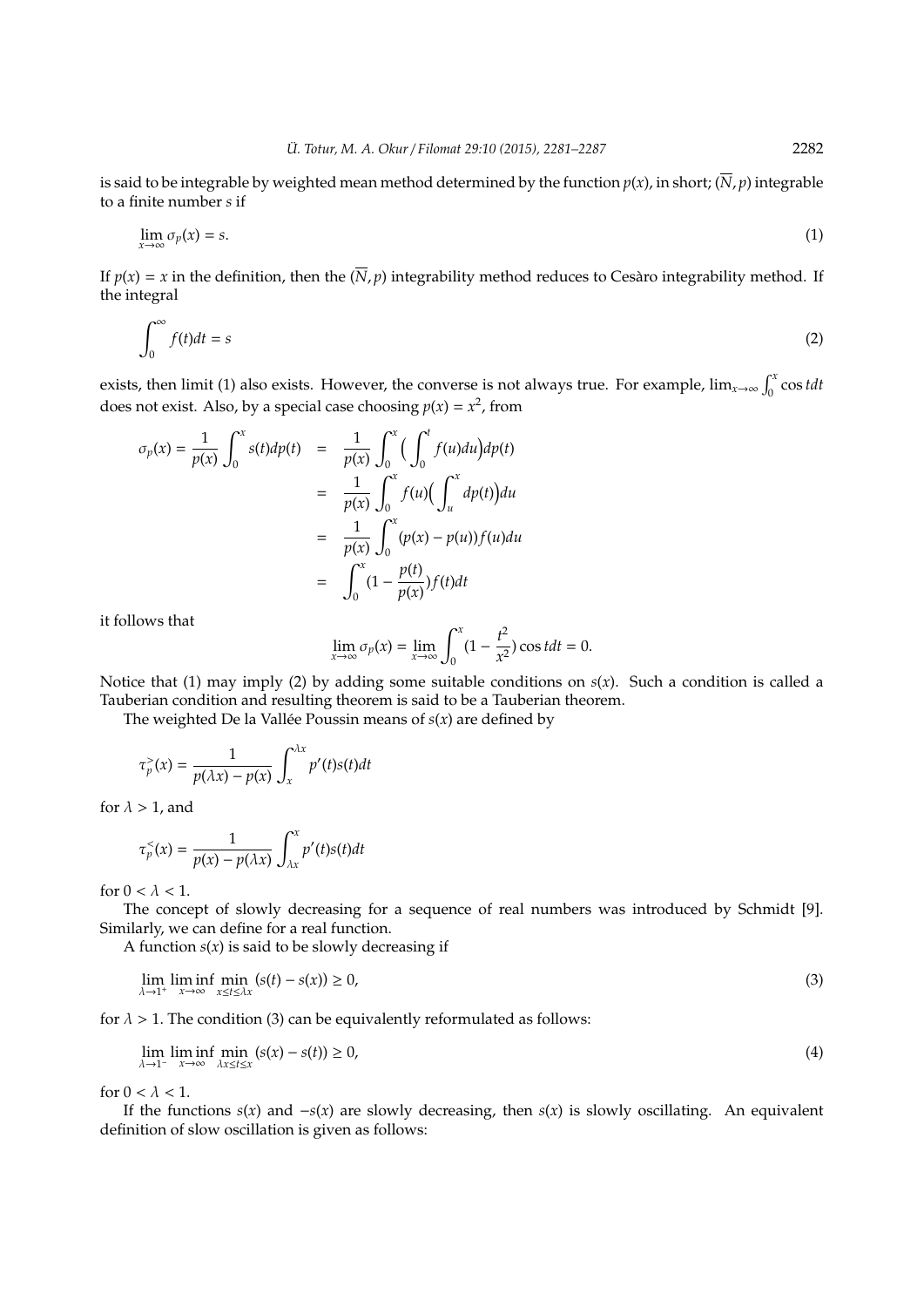A real valued function *s*(*x*) is slowly oscillating [1] if

$$
\lim_{\lambda \to 1^+} \limsup_{x \to \infty} \max_{x \le t \le \lambda x} |s(t) - s(x)| = 0,
$$
\n(5)

for  $\lambda > 1$ .

In [1-4, 7], a number of authors presented some Tauberian theorems for Cesaro integrability method. Also, Çanak and Totur [8] obtained a Tauberian condition, known as the Landau's condition  $\frac{p(x)}{p'(x)}f(x) = O(1)$ (see [6]), for weighted mean integrability order  $\alpha$ , for some  $\alpha > -1$ .

In this paper, we establish that one-sided boundedness of the function  $\frac{p(x)}{p'(x)}f(x)$  is a Tauberian condition for weighted mean integrability. Furthermore, we prove that slow decrease of *s*(*x*) is a Tauber condition for weighted mean integrability.

#### **2. Main Results**

The results are some classical type Tauberian theorems for the weighted mean method of integrals.

**Theorem 2.1.** *Let*

$$
\liminf_{x \to \infty} \frac{p(\lambda x)}{p(x)} > 1, \text{ for } \lambda > 1,\tag{6}
$$

*and*

$$
\limsup_{x \to \infty} \frac{p(x)}{p(\lambda x)} > 1, \text{ for } 0 < \lambda < 1. \tag{7}
$$

*If*  $\int_0^\infty f(t)dt$  is  $(\overline{N}, p)$  integrable to s and

$$
\frac{p(x)}{p'(x)}f(x) \ge -C,
$$

for some C  $\geq$  0 and enough large x, then the integral  $\int_{0}^{\infty} f(t)dt$  converges to s.

Theorem 2.1 is a classical type Tauberian theorem known as the Hardy Littlewood's Tauberian theorem [5]. A special case of Theorem 2.1 can be obtained by choosing  $p(x) = x$  as follows:

**Corollary 2.2.** If  $\int_0^\infty f(t)dt$  be Cesàro integrable to s. If  $xf(x) ≥ -C$  for some  $C ≥ 0$  and enough large x, then the  $integral \int_0^\infty f(t)dt$  converges to s.

Corollary 2.2 is given by Çanak and Totur [3].

The following theorem is a version of the generalized Littlewood theorem [9] for real functions.

**Theorem 2.3.** Let the conditions (6) and (7) be satisfied. If  $\int_0^\infty f(t)dt$  is  $(\overline{N}, p)$  integrable to s and s(x) is slowly decreasing, then the integral  $\int_0^\infty f(t) dt$  converges to s.

An obvious corollary of Theorem 2.3 is represented as follows:

**Corollary 2.4.** Let the conditions (6) and (7) be satisfied. If  $\int_0^\infty f(t)dt$  is  $(\overline{N}, p)$  integrable to s and s(x) is slowly *oscillating, then the integral*  $\int_0^\infty f(t)dt$  converges to s.

A special case of Theorem 2.3 can be obtained by choosing  $p(x) = x$ .

**Corollary 2.5.** If  $\int_0^\infty f(t)dt$  is Cesàro integrable to s and s(x) is slowly oscillating, then the integral  $\int_0^\infty f(t)dt$ *converges to s.*

Corollary 2.5 is given by Çanak and Totur [3].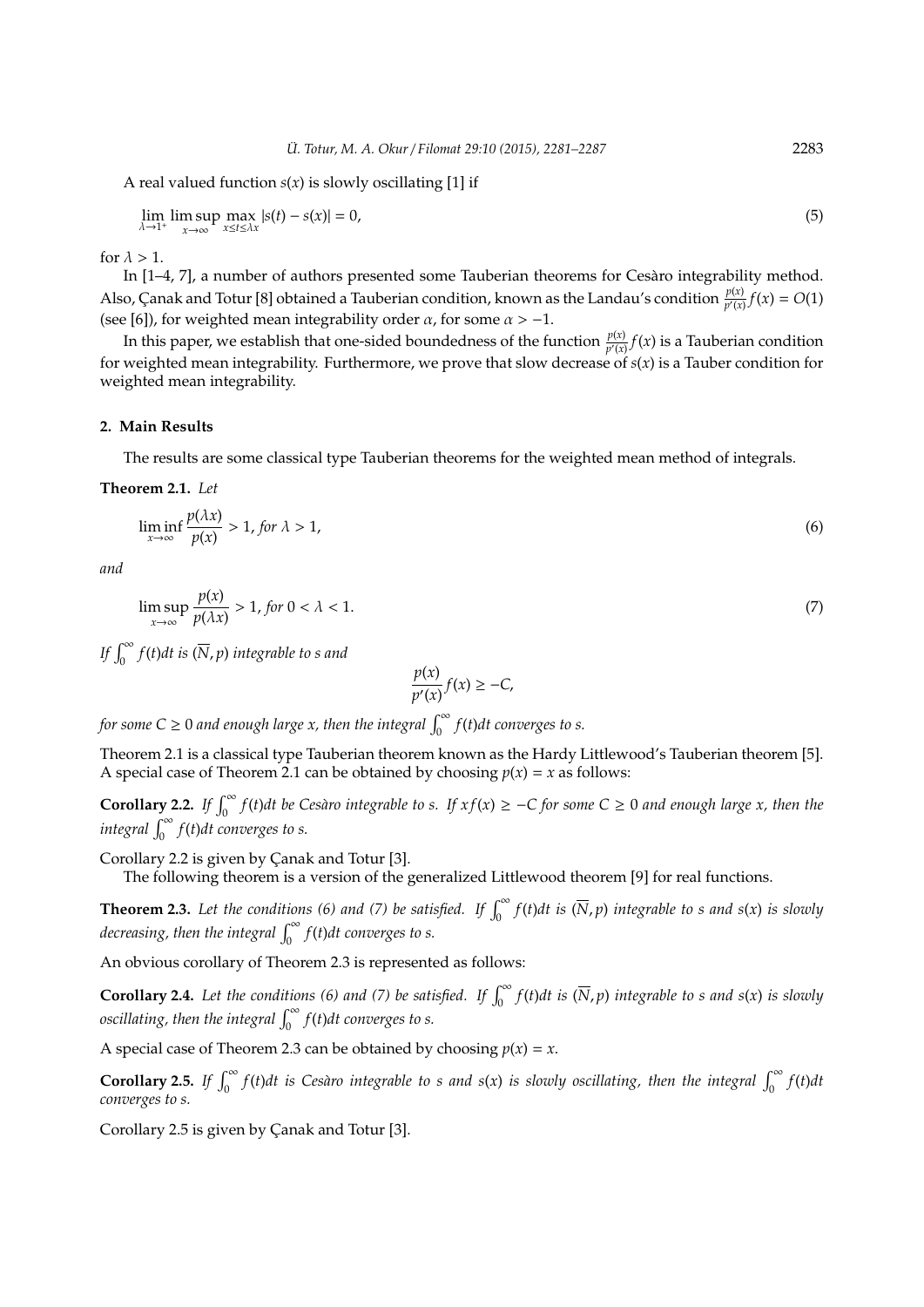### **3. Proofs**

We need the following lemma to be used in the proofs of main theorems.

**Lemma 3.1.** *(i) For*  $\lambda > 1$ *,* 

$$
s(x) - \sigma_p(x) = \frac{p(\lambda x)}{p(\lambda x) - p(x)} (\sigma_p(\lambda x) - \sigma_p(x)) - \frac{1}{p(\lambda x) - p(x)} \int_x^{\lambda x} p'(t)(s(t) - s(x)) dt
$$

(*ii*) For  $0 < \lambda < 1$ ,

$$
s(x) - \sigma_p(x) = \frac{p(\lambda x)}{p(x) - p(\lambda x)} (\sigma_p(x) - \sigma_p(\lambda x)) + \frac{1}{p(x) - p(\lambda x)} \int_{\lambda x}^x p'(t)(s(x) - s(t)) dt
$$

*Proof.* (i) From the definition of weighted de la Vallée Poussin means of  $s(x)$ , we have

$$
s(x) = \tau_p^>(x) - \frac{1}{p(\lambda x) - p(x)} \int_x^{\lambda x} p'(t)(s(t) - s(x))dt.
$$
 (8)

Substracting  $\sigma_p(x)$  from the identity (8), we get

$$
s(x) - \sigma_p(x) = \tau_p^>(x) - \sigma_p(x) - \frac{1}{p(\lambda x) - p(x)} \int_x^{\lambda x} p'(t)(s(t) - s(x))dt.
$$
\n(9)

Also  $\tau_p^>(x)$  can be written as

$$
\tau_p^>(x) = \frac{1}{p(\lambda x) - p(x)} \left( \int_0^{\lambda x} p'(t)s(t)dt - \int_0^x p'(t)s(t)dt \right)
$$

$$
= \frac{1}{p(\lambda x) - p(x)} (\sigma_p(\lambda x)p(\lambda x) - \sigma_p(x)p(x))
$$

$$
= \frac{p(\lambda x)}{p(\lambda x) - p(x)} \sigma_p(\lambda x) - \frac{p(x)}{p(\lambda x) - p(x)} \sigma_p(x).
$$

Therefore, we have

$$
\tau_p^>(x) = \frac{p(\lambda x)}{p(\lambda x) - p(x)} \sigma_p(\lambda x) - \left(\frac{p(\lambda x)}{p(\lambda x) - p(x)} - 1\right) \sigma_p(x).
$$

Substracting  $\sigma_p(x)$  from the last identity, we get

$$
\tau_p^>(x) - \sigma_p(x) = \frac{p(\lambda x)}{p(\lambda x) - p(x)} \sigma_p(\lambda x) - \frac{p(\lambda x)}{p(\lambda x) - p(x)} \sigma_p(x)
$$

Writing last identity in (9), we obtain

$$
s(x) - \sigma_p(x) = \frac{p(\lambda x)}{p(\lambda x) - p(x)} (\sigma_p(\lambda x) - \sigma_p(x)) - \frac{1}{p(\lambda x) - p(x)} \int_x^{\lambda x} p'(t)(s(t) - s(x)) dt.
$$

This completes the proof.

(ii) The proof of Lemma 3.1(ii) is similar to that of Lemma 3.1(i).  $\Box$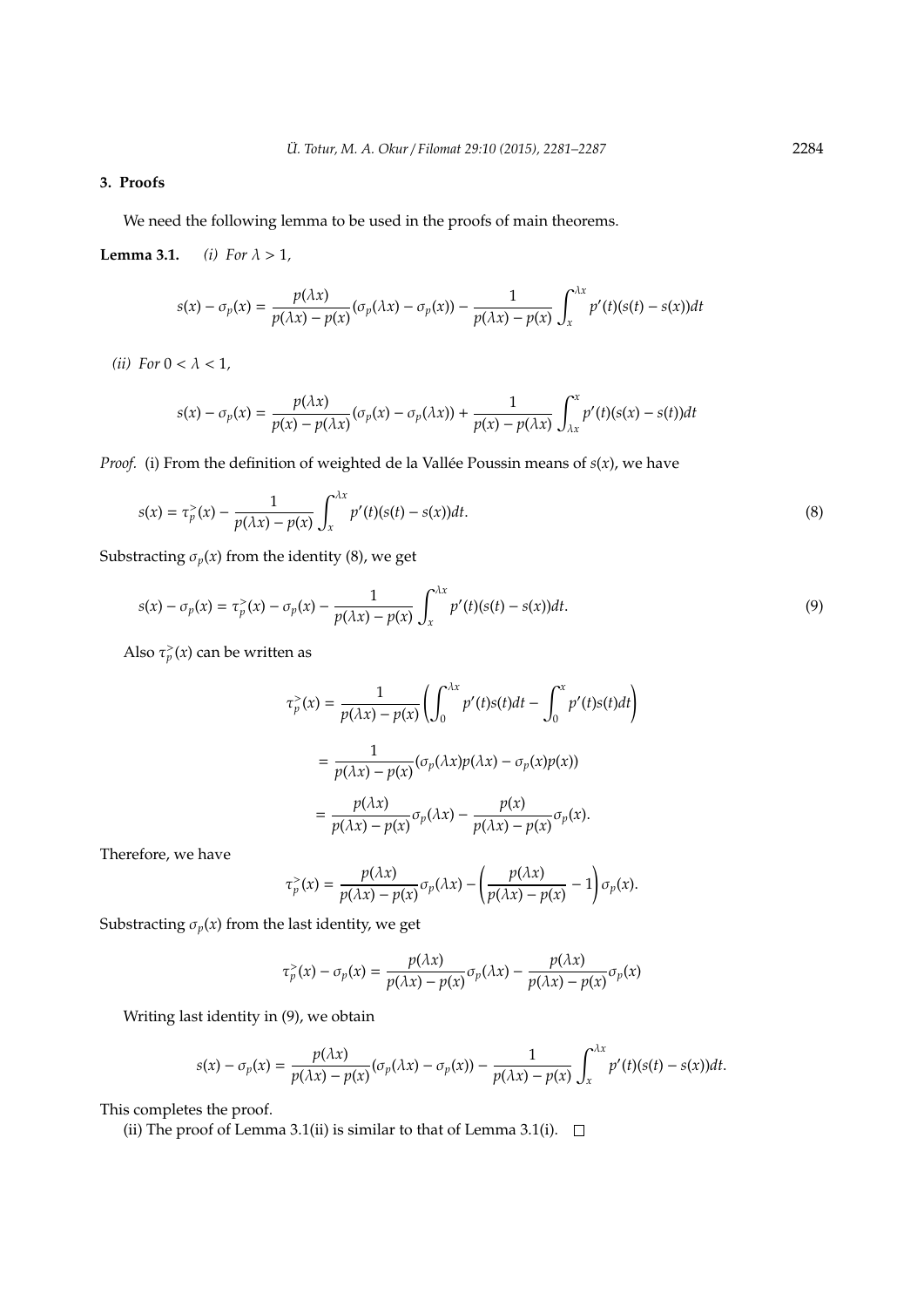#### **Proof of Theorem 2.1**

Suppose that  $\frac{p(x)}{p'(x)} f(x) \ge -C$  for some  $C \ge 0$ . Then, we obtain  $-s'(x) \le C \frac{p'(x)}{p(x)}$  $\frac{p(x)}{p(x)}$  for all *x*. From Lemma 3.1 (i), we have

$$
s(x) - \sigma_p(x) = \frac{p(\lambda x)}{p(\lambda x) - p(x)} (\sigma_p(\lambda x) - \sigma_p(x)) - \frac{1}{p(\lambda x) - p(x)} \int_x^{\lambda x} p'(t)(s(t) - s(x))dt
$$
  
\n
$$
= \frac{p(\lambda x)}{p(\lambda x) - p(x)} (\sigma_p(\lambda x) - \sigma_p(x)) - \frac{1}{p(\lambda x) - p(x)} \int_x^{\lambda x} \left( \int_x^t s'(z)dz \right) p'(t)dt
$$
  
\n
$$
\leq \frac{p(\lambda x)}{p(\lambda x) - p(x)} (\sigma_p(\lambda x) - \sigma_p(x)) + \frac{1}{p(\lambda x) - p(x)} \int_x^{\lambda x} \left( \int_x^t C \frac{p'(z)}{p(z)} dz \right) p'(t)dt
$$
  
\n
$$
= \frac{p(\lambda x)}{p(\lambda x) - p(x)} (\sigma_p(\lambda x) - \sigma_p(x)) + \frac{C}{p(\lambda x) - p(x)} \int_x^{\lambda x} \log \frac{p(t)}{p(x)} p'(t)dt
$$
  
\n
$$
\leq \frac{p(\lambda x)}{p(\lambda x) - p(x)} (\sigma_p(\lambda x) - \sigma_p(x)) + C \log \frac{p(\lambda x)}{p(x)},
$$

for  $\lambda > 1$ .

After taking lim sup of both sides as  $x \to \infty$ , we obtain

$$
\limsup_{x \to \infty} (s(x) - \sigma_p(x)) \leq \limsup_{x \to \infty} \left( \frac{p(\lambda x)}{p(\lambda x) - p(x)} \left( \sigma_p(\lambda x) - \sigma_p(x) \right) + C \log \frac{p(\lambda x)}{p(x)} \right) \leq \limsup_{x \to \infty} \frac{p(\lambda x)}{p(\lambda x) - p(x)} \limsup_{x \to \infty} \left( \sigma_p(\lambda x) - \sigma_p(x) \right) + \limsup_{x \to \infty} \left( C \log \frac{p(\lambda x)}{p(x)} \right).
$$

Since *s*(*x*) is weighted mean integrable to *s*, we have  $\sigma_p(x) \to s$  as  $x \to \infty$ . By the condition (6), we get

$$
0 \le \limsup_{x \to \infty} \frac{p(\lambda x)}{p(\lambda x) - p(x)} \le 1 + (\liminf \frac{p(\lambda x)}{p(x)} - 1)^{-1} < \infty.
$$

Therefore the first term on the right-hand side of the inequality above vanishes and we obtain

$$
\limsup_{x\to\infty} (s(x)-\sigma_p(\lambda x)) \leq \limsup_{x\to\infty} \left(C\log\frac{p(\lambda x)}{p(x)}\right).
$$

for some  $C > 0$ . After taking the limit of both sides as  $\lambda \rightarrow 1^+$ , we get

$$
\limsup_{x \to \infty} (s(x) - \sigma_p(x)) \le 0. \tag{10}
$$

From Lemma 3.1 (ii) and the hypothesis  $-s'(x) \leq \frac{Cp'(x)}{p(x)}$  $\frac{\partial P(x)}{\partial p(x)}$  for all *x*, we have

$$
s(x) - \sigma_p(x) = \frac{p(\lambda x)}{p(x) - p(\lambda x)} (\sigma_p(x) - \sigma_p(\lambda x)) + \frac{1}{p(x) - p(\lambda x)} \int_{\lambda x}^x p'(t)(s(x) - s(t))dt
$$
  
\n
$$
= \frac{p(\lambda x)}{p(x) - p(\lambda x)} (\sigma_p(x) - \sigma_p(\lambda x)) + \frac{1}{p(\lambda x) - p(x)} \int_x^{\lambda x} \left( \int_x^t s'(z)dz \right) p'(t)dt
$$
  
\n
$$
\geq \frac{p(\lambda x)}{p(x) - p(\lambda x)} (\sigma_p(x) - \sigma_p(\lambda x)) - \frac{1}{p(\lambda x) - p(x)} \int_x^{\lambda x} \left( \int_x^t \frac{Cp'(z)}{p(z)}dz \right) p'(t)dt
$$
  
\n
$$
= \frac{p(\lambda x)}{p(x) - p(\lambda x)} (\sigma_p(x) - \sigma_p(\lambda x)) - \frac{C}{p(\lambda x) - p(x)} \int_x^{\lambda x} \log \frac{p(t)}{p(x)} p'(t)dt
$$
  
\n
$$
\geq \frac{p(\lambda x)}{p(x) - p(\lambda x)} (\sigma_p(x) - \sigma_p(\lambda x)) - C \log \frac{p(\lambda x)}{p(x)}.
$$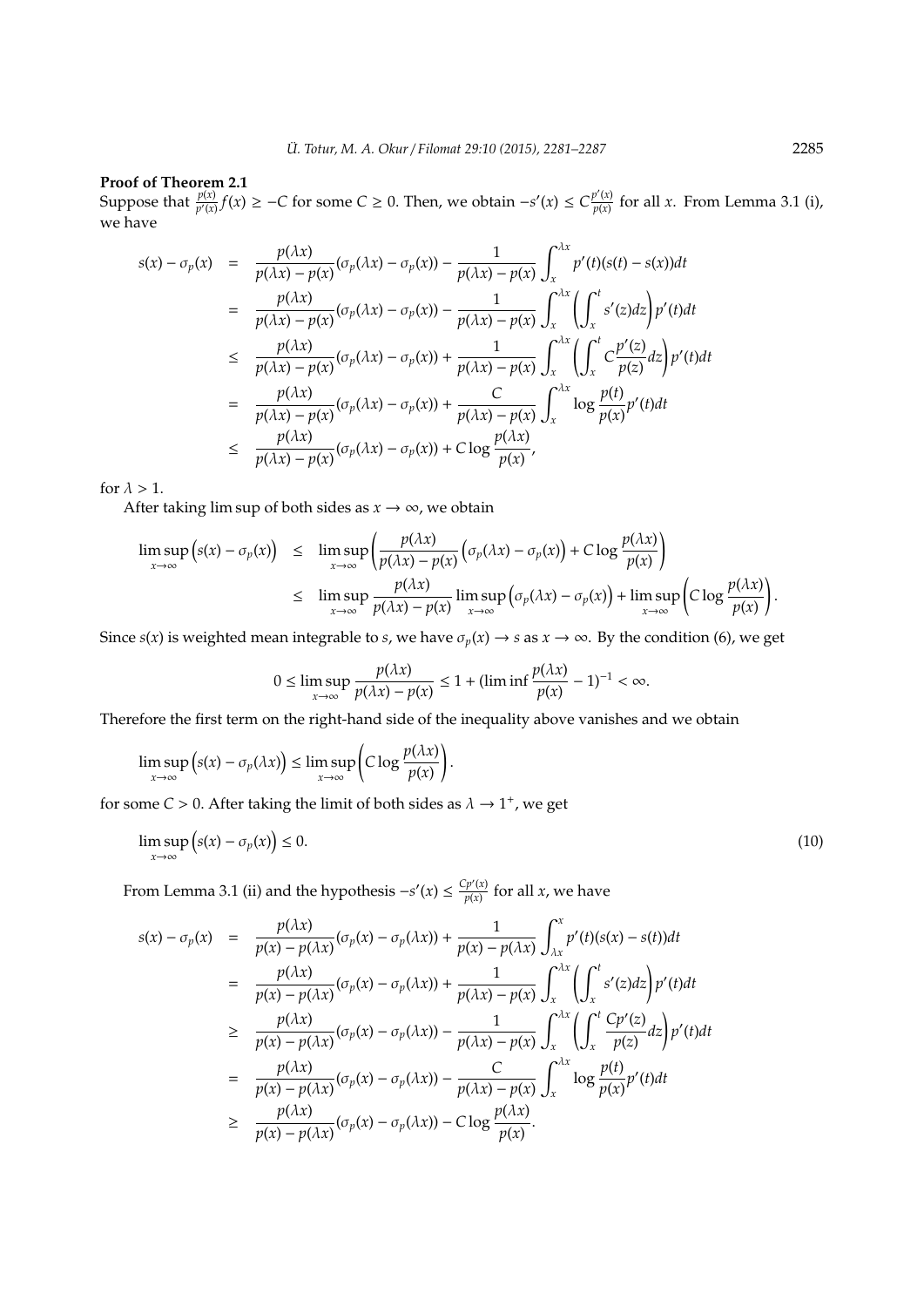After taking lim inf of both sides as  $x \to \infty$ , we have

$$
\liminf_{x \to \infty} (s(x) - \sigma_p(x)) \geq \liminf_{x \to \infty} \left( \frac{p(\lambda x)}{p(x) - p(\lambda x)} \left( \sigma_p(x) - \sigma_p(\lambda x) \right) - C \log \frac{p(\lambda x)}{p(x)} \right)
$$
\n
$$
\geq \liminf_{x \to \infty} \frac{p(\lambda x)}{p(x) - p(\lambda x)} \liminf_{x \to \infty} \left( \sigma_p(x) - \sigma_p(\lambda x) \right) + \liminf_{x \to \infty} \left( -C \log \frac{p(\lambda x)}{p(x)} \right)
$$

By the condition (7), we have

$$
0 \le \liminf_{x \to \infty} \frac{p(\lambda x)}{p(x) - p(\lambda x)} = (\limsup \frac{p(x)}{p(\lambda x)} - 1)^{-1} < \infty.
$$

From  $\sigma_p(x) \to s$  as  $x \to \infty$ , the first term on the right-hand side of the equality above vanishes and we obtain

.

$$
\liminf_{x \to \infty} (s(x) - \sigma_p(\lambda x)) \ge \liminf_{x \to \infty} \left( -C \log \frac{p(\lambda x)}{p(x)} \right)
$$

for some  $C > 0$ . After taking the limit of both sides as  $\lambda \to 1^-$ , we get

$$
\liminf_{x \to \infty} (s(x) - \sigma_p(x)) \ge 0. \tag{11}
$$

From (10) and (11), we obtain  $\lim_{x \to \infty} s(x) = \lim_{x \to \infty} \sigma_p(x)$ .

## **Proof of Theorem 2.3**

Let  $s(x)$  be slowly decreasing. By Lemma 3.1 (i), we have

$$
s(x) - \sigma_p(x) = \frac{p(\lambda x)}{p(\lambda x) - p(x)} (\sigma_p(\lambda x) - \sigma_p(x)) - \frac{1}{p(\lambda x) - p(x)} \int_x^{\lambda x} p'(t)(s(t) - s(x))dt
$$
  
\n
$$
\leq \frac{p(\lambda x)}{p(\lambda x) - p(x)} (\sigma_p(\lambda x) - \sigma_p(x)) - \frac{1}{p(\lambda x) - p(x)} \int_x^{\lambda x} p'(t) \min_{x \leq t \leq \lambda x} (s(t) - s(x))dt
$$
  
\n
$$
\leq \frac{p(\lambda x)}{p(\lambda x) - p(x)} (\sigma_p(\lambda x) - \sigma_p(x)) - \min_{x \leq t \leq \lambda x} (s(t) - s(x))
$$

After taking lim sup of both sides as  $x \rightarrow \infty$ , we have

$$
\limsup_{x \to \infty} (s(x) - \sigma_p(x)) \leq \limsup_{x \to \infty} \left( \frac{p(\lambda x)}{p(\lambda x) - p(x)} (\sigma_p(\lambda x) - \sigma_p(x)) - \min_{x \leq t \leq \lambda x} (s(t) - s(x)) \right)
$$
  

$$
\leq \limsup_{x \to \infty} \frac{p(\lambda x)}{p(\lambda x) - p(x)} \limsup_{x \to \infty} (\sigma_p(\lambda x) - \sigma_p(x)) + \limsup_{x \to \infty} \left( - \min_{x \leq t \leq \lambda x} (s(t) - s(x)) \right)
$$

Since  $\sigma_p(x) \to s$  as  $x \to \infty$ , by the condition (6), the first term on the right-hand side of the equality above vanishes and we obtain

$$
\limsup_{x \to \infty} (s(x) - \sigma_p(x)) \leq - \liminf_{x \to \infty} \min_{x \leq t \leq \lambda x} (s(t) - s(x))
$$

After taking the limit of both sides as  $\lambda \rightarrow 1^+$ , we get

$$
\limsup_{x \to \infty} (s(x) - \sigma_p(x)) \le 0. \tag{12}
$$

 $\rightarrow$ **x** 

On the other hand, from Lemma 3.1 (ii), we have

$$
s(x) - \sigma_p(x) = \frac{p(\lambda x)}{p(x) - p(\lambda x)} (\sigma_p(x) - \sigma_p(\lambda x)) + \frac{1}{p(x) - p(\lambda x)} \int_{\lambda x}^x p'(t)(s(x) - s(t))dt
$$
  
\n
$$
\geq \frac{p(\lambda x)}{p(x) - p(\lambda x)} (\sigma_p(x) - \sigma_p(\lambda x)) + \frac{1}{p(x) - p(\lambda x)} \int_{\lambda x}^x p'(t) \min_{\lambda x \leq t \leq x} (s(x) - s(t))dt
$$
  
\n
$$
\geq \frac{p(\lambda x)}{p(x) - p(\lambda x)} (\sigma_p(x) - \sigma_p(\lambda x)) + \min_{\lambda x \leq t \leq x} (s(x) - s(t))
$$